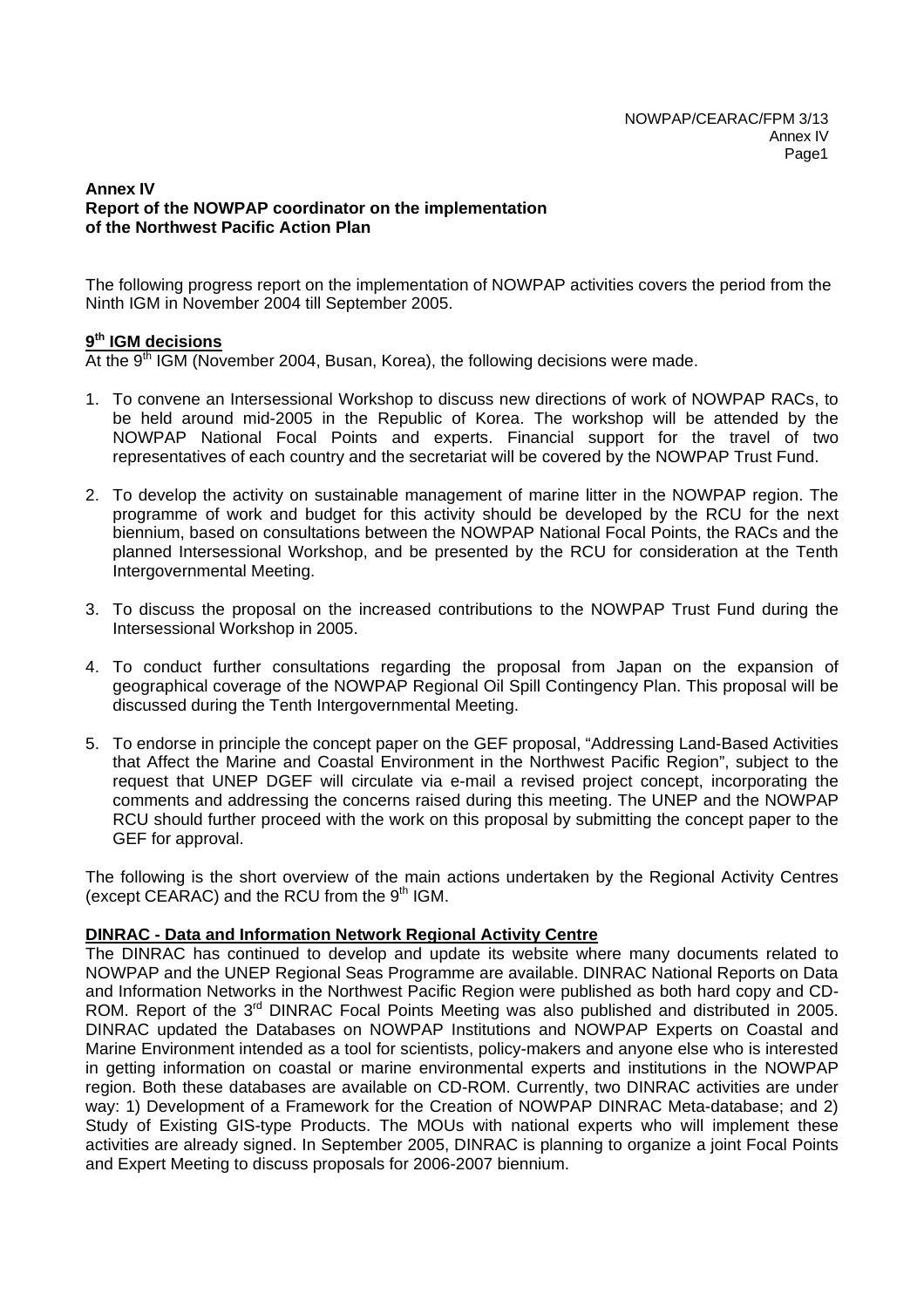### **MERRAC - Marine Environmental Emergency Preparedness and Response Regional Activity Centre**

In May 2005, MERRAC 8<sup>th</sup> Focal Points Meeting was held in Daejeon, Korea, to discuss recent results and proposals for 2006 and 2007 biennium. At the same time, 1<sup>st</sup> Competent National Authorities Meeting was held within the NOWPAP Regional Oil Spill Contingency Plan. MERRAC has finalized three specific projects: on shoreline clean-up; on environmental sensitivity mapping; and on dispersant application, which will be published later this year. MERRAC specific projects on regional mapping of vulnerable resources; on oil spill modeling; and on minimum level of preparedness, will be implemented in 2006 and 2007 (pending approval by the  $10<sup>th</sup>$  IGM). Reports of the 2004 MERRAC Expert Meeting and 8<sup>th</sup> FPM were published and distributed in 2005. Due to hard work of MERRAC staff, NOWPAP countries have agreed on the Regional Oil Spill Contingency Plan and signed the Memorandum of Understanding for this Plan in 2004 and 2005.

## **POMRAC – Pollution Monitoring Regional Activity Centre**

The POMRAC is responsible for implementing activities under Working Group 1 – Atmospheric Deposition of Contaminants and Working Group 2 - River ad Direct Inputs of Contaminants to the Marine and Coastal Environment. After the 9<sup>th</sup> IGM, reports of both Working Group meetings and the  $2^{nd}$  POMRAC Focal Points Meeting (which were held in 2004) were published and distributed. The problem with payments for POMRAC experts preparing National Reports on Atmospheric Deposition of Contaminants and River and Direct Inputs of Contaminants has been resolved and the eight MOUs were signed. Some National Reports were received in mid-2005.

## **RCU**

The co-hosted RCU offices in Toyama and Busan were inaugurated in November 2004. The recruitment of staff members for both RCU offices was finalized in April 2005. The establishment of the RCU is a crucial landmark in the history of NOWPAP and will improve the effectiveness and efficiency of the implementation of the Action Plan. The new secretariat has commenced the important task of coordinating NOWPAP from the region. In February-March, the RCU staff members have visited UNEP and UNON in Nairobi for short training and orientation. Now both RCU offices are fully operational and are working in close contact with National Focal Points, NOWPAP RACs, UNEP HQ, UNON and UNEP GPA office in the Hague to ensure that all NOWPAP activities are being implemented in time, within the allocated budget and according to the UN rules and regulations.

### **Contacts with relevant organizations, programmes and projects**

After establishment of both offices in Toyama and Busan, RCU staff has established contacts with the following organizations, programmes and projects in the region (in alphabetical order):

- East Asian Seas Regional Coordinating Unit (EAS/RCU);
- Global International Waters Assessment (GIWA);
- Kanazawa University Center of Excellence Programme;
- North East Asian Regional Global Ocean Observing System (NEAR-GOOS);
- GEF/UNDP/IMO Regional Programme on Partnerships in Environmental Management for the Seas of East Asia (PEMSEA);
- North Pacific Marine Science Organization (PICES);
- UNEP/GEF South China Sea Project;
- UNESCO/IOC Sub-Commission for the Western Pacific (WESTPAC);
- UNDP/GEF Project on the Yellow Sea Large Marine Ecosystem (YSLME);

This work will be continued on a permanent basis.

### **Public awareness**

As part of public awareness strategy, the RCU staff members have visited the key ministries and organizations involved in NOWPAP activities in three member countries: Japan, the People's Republic